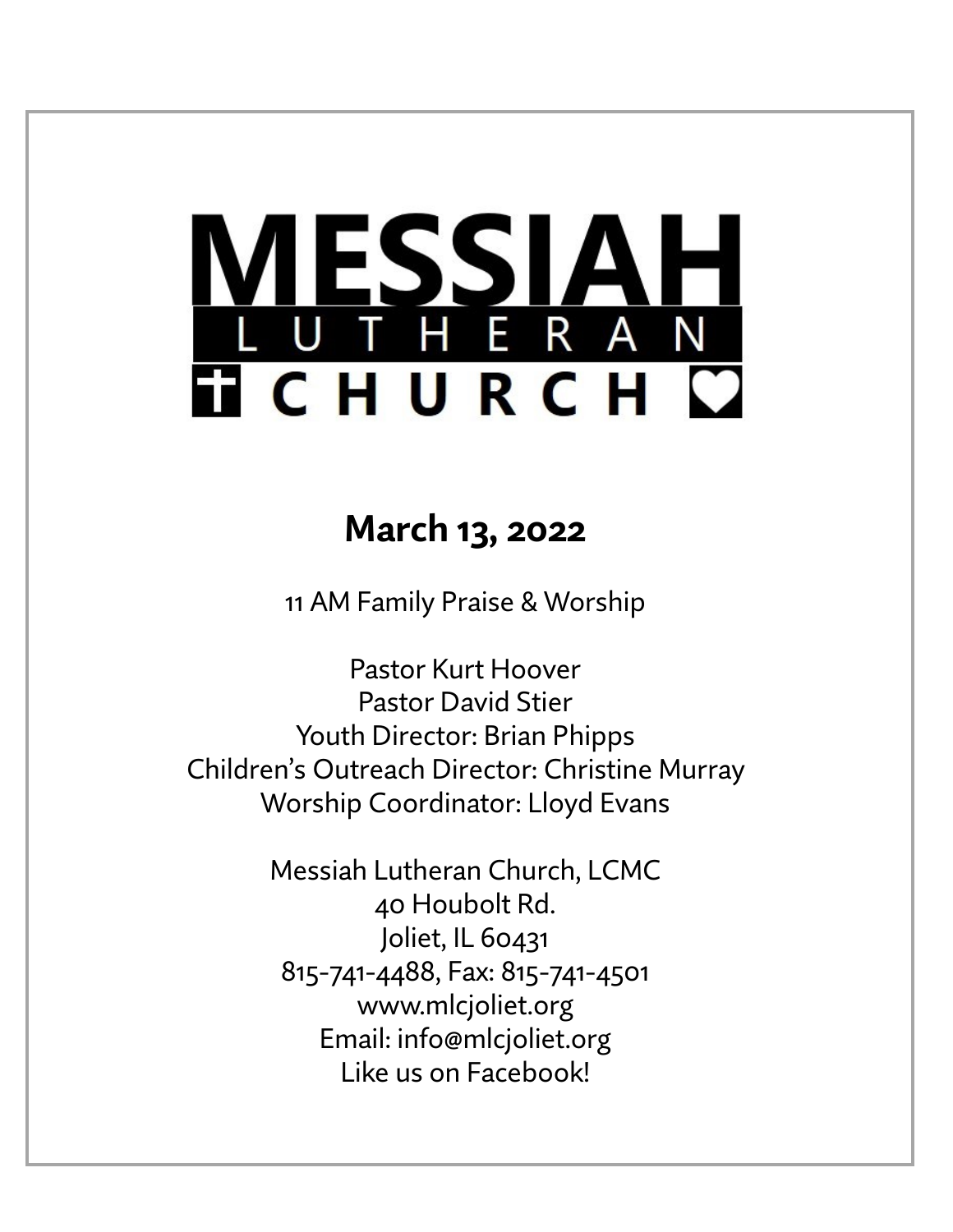### **WORSHIP TODAY**

### **Call To Worship**

### **Welcome/Announcements**

**Children's Choir** "Our God" by Chris Tomlin

### **Worship Through Songs**

### **Worship Through Confession & Giving**

Text prayer requests to 815-369-0070

**Children's Message** Brian Phipps

### **Worship Through Hearing God's Word**

**Message "Refined part 2"**

By Pastor Kurt Hoover (Copies of this sermon and others can be found in the narthex and online at mlcjoliet.org)

**Worship Through Song**

**Prayers of Intercession**

**Worship Through the Lord's Prayer**

**Closing Song**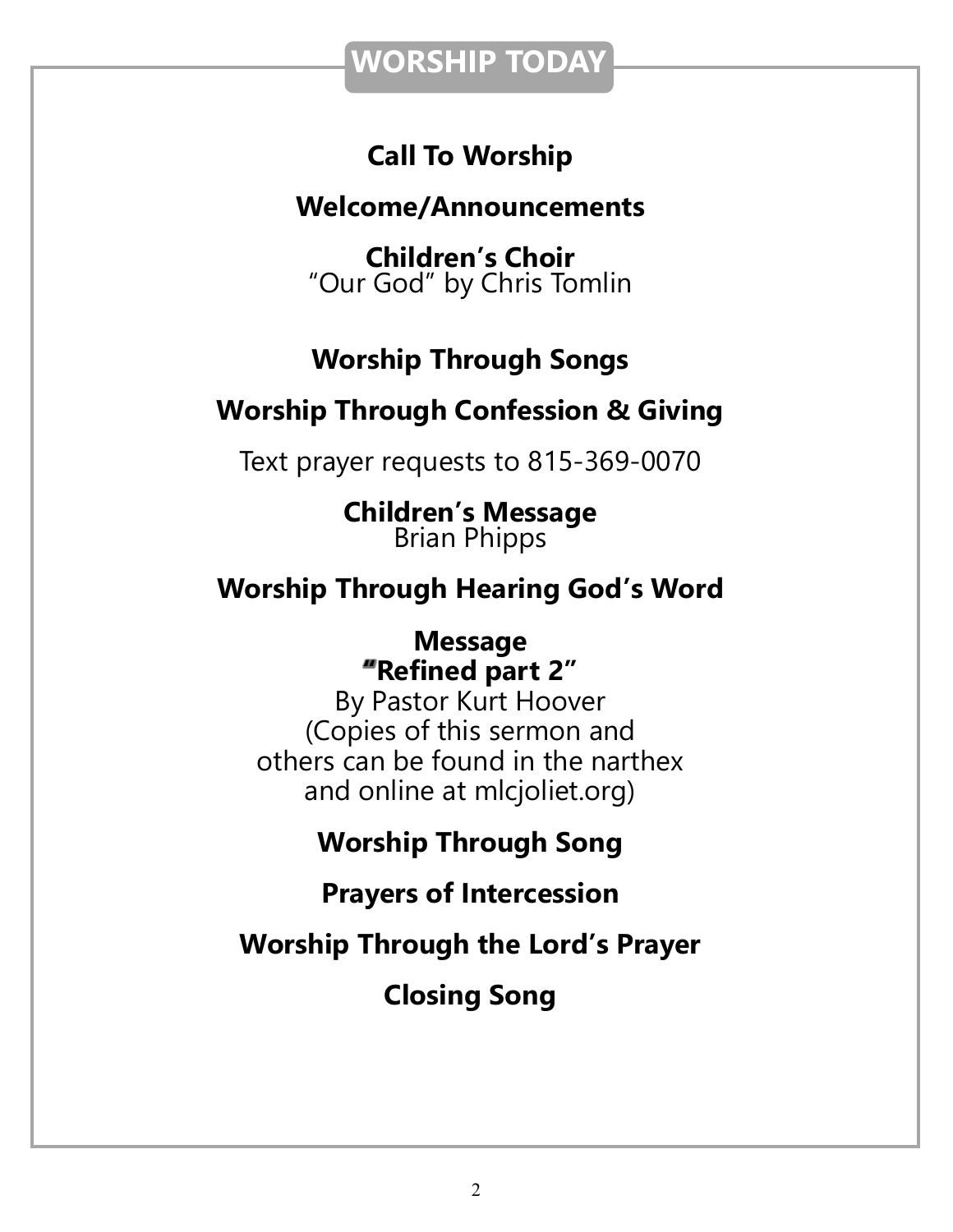### **TODAY'S SCRIPTURE**

### **OUR OLD TESTAMENT LESSON**

*Reader: Beth Hohisel*

### **Isaiah 1:21-28**

See how Jerusalem, once so faithful, has become a prostitute. Once the home of justice and righteousness, she is now filled with murderers. **<sup>22</sup>** Once like pure silver, you have become like worthless slag. Once so pure, you are now like watered-down wine. <sup>23</sup> Your leaders are rebels, the companions of thieves. All of them love bribes and demand payoffs, but they refuse to defend the cause of orphans or fight for the rights of widows. <sup>24</sup> Therefore, the Lord, the Lord of Heaven's Armies, the Mighty One of Israel, says, "I will take revenge on my enemies and pay back my foes! **<sup>25</sup>** I will raise my fist against you. I will melt you down and skim off your slag. "Get away from here if you want to live! Her- I will remove all your impurities. **<sup>26</sup>** Then I will give you good judges again and wise counselors like you used to have. Then Jerusalem will again be called the Home of Justice and the Faithful City." <sup>27</sup> Zion will be restored by justice; those who repent will be revived by righteousness. <sup>28</sup> But rebels and sinners will be completely destroyed,

 and those who desert the Lord will be consumed.

### **OUR EPISTLE LESSON**

### **Philippians 3:17-21**

<sup>17</sup> Dear brothers and sisters, pattern your lives after mine, and learn from those who follow our example. **<sup>18</sup>** For I have told you often before, and I say it again with tears in my eyes, that there are many whose conduct shows they are really enemies of the cross of Christ. **<sup>19</sup>** They are headed for destruction. Their god is their appetite, they brag about shameful things, and they think only .about this life here on earth. **<sup>20</sup>**But we are citizens of heaven, where the Lord Jesus Christ lives. And we are eagerly waiting for him to return as our Savior. **<sup>21</sup>** He will take our weak mortal bodies and change them into glorious bodies like his own, using the same power with which he will bring everything under his control.

### **Gospel Lesson**

### **Luke 13:31-35**

<sup>31</sup> At that time some Pharisees said to him, od Antipas wants to kill you!

**<sup>32</sup>** Jesus replied, "Go tell that fox that I will keep on casting out demons and healing people today and tomorrow; and the third day I will accomplish my purpose. **<sup>33</sup>** Yes, today, tomorrow, and the next day I must proceed on my way. For it wouldn't do for a prophet of God to be killed except in Jerusalem!

**<sup>34</sup>** "O Jerusalem, Jerusalem, the city that kills the prophets and stones God's messengers! How often I have wanted to gather your children together as a hen protects her chicks beneath her wings, but you wouldn't let me. **<sup>35</sup>** And now, look, your house is abandoned. And you will never see me again until you say, 'Blessings on the one who comes in the name of the Lord!'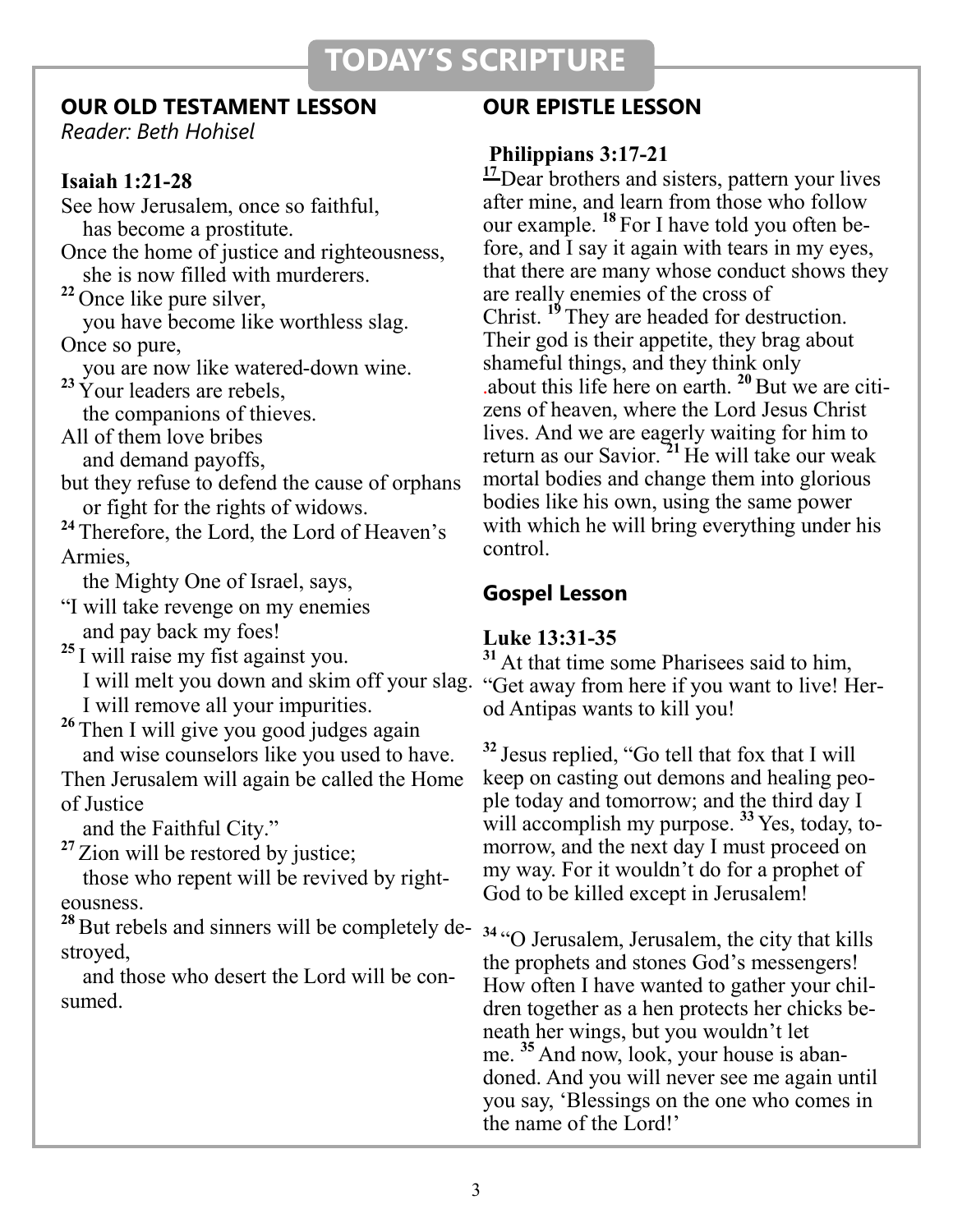### **HIGH SCHOOL SUNDAY SCHOOL (Sundays at 9:30 am)**

HSSS continues this week.

#### **S.A.L.T. (Sundays at 4:30 pm)**

High school students, come out for a time of fellowship, fun and talking about God.

### **HIGH ADVENTURE TRIP PARENTS INFO MEETING (Today)**

After 11am service. 9th-12th grades. Come find out about this great summer trip for high school students!

### **MAFIA (March 11 from 7 pm-10 pm)**

For 7th-12th grades. Bring \$5 for pizza. Invite your friends!

### **INDOOR CAMPING (March 11 after Mafia)**

Bring clothes and a sleeping bag. Food and showers provided. For 7th-12th grade.

### **HIGH SCHOOL SUNDAY SCHOOL (Sundays at 9:30 am)**

HSSS continues this week

### **CENTER LAKE BIBLE CAMP PARENT MEETING (March 20 after 11 am service)**

If you have kids in 5th-9th grade, join us for a parent meeting about summer camp. The dates for camp this year are June 26th-July 1st CLBC in Tustin, MI. Parents, come and find out more about this exciting student event!

### **IGNITE YOUTH LEADERSHIP CONFERENCE (April 8th & 9th)**

Students, join us at Harvest New Beginnings in Oswego. For 7th-12th grades. Students need money for Chick-Fil-A after Saturday's session. Early bird price is \$40 before March 1st. After March 1st is \$50.

### **CENTER LAKE BIBLE CAMP (June 26th-July 1st)**

For 5th-8th grade. This is where students go to learn about the Bible while experiencing God in nature. Be sure to come to the parent info meeting March 20th or sign up online at https://www.centerlake.org/middleschoolcamps.

### **HIGH ADVENTURE TRIP (July 17th-July 23rd)**

For 9th-12th grade. This is a time for the High school to go to WV. to Alpine Ministries to experience God in nature and adventure. We will go white water rafting, repelling, and traverse a high ropes course. Need more info? Reach out to Brian at brian@mlcjoliet.org

# **EVENTS**

### **CELEBRATION OF LIFE FOR STACIE WALTERS**

Will be on **March 27th at 2:00pm** in the basement of the First Methodist Church in Morris.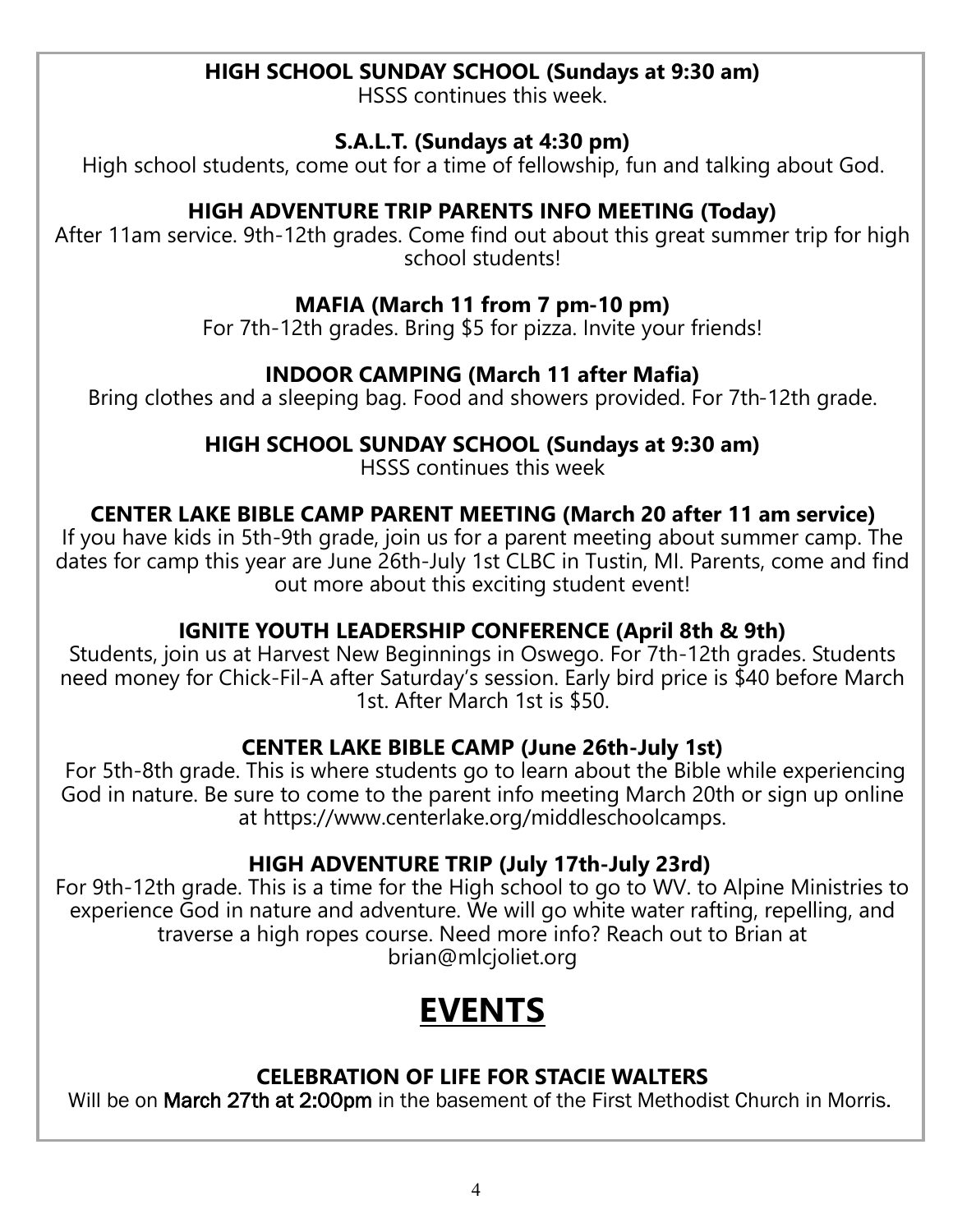### **PRAYER GROUP (Thursdays at 10 am)**

In the Fireside Room. Email pastor.stier@mlcjoliet.org for more information.

### **INSIGHT ADULT BIBLE STUDY (Sundays at 9:30 am)**

Join us for a great time of fellowship and study of God's word in the fellowship hall. For the month of February: 6th Pastor Kurt Hoover, 13th Laurel Ling, 20th Tom Bond, 27th Doug Potts.

### **FIRST COMMUNION (March 13 during 9:30 am Service)**

All grades are welcome but please plan on attending if your student is in 4/5 grade or has not received instruction. At least one parent is to attend the class with the child, and the class will run for five weeks. On Maundy Thursday April 14, at 7pm, the class will receive their first communion. Please register at bit.ly/1stCommMLC if you plan to attend. Contact Dave Stier for questions at pastor.stier@mlcjoliet.org.

### **CHRIST IN THE PASSOVER: A PRESENTATION**

Jews for Jesus will be here on April 3rd at all three services to present the link between the Jewish feast of Passover and the last supper Jesus shared with His disciples. More info to come.

# **WEDNESDAY HAPPENINGS**

We are having soup suppers on Wednesday nights during Lent. If you would like to bring a soup, please contact the church at 815-741-4488.

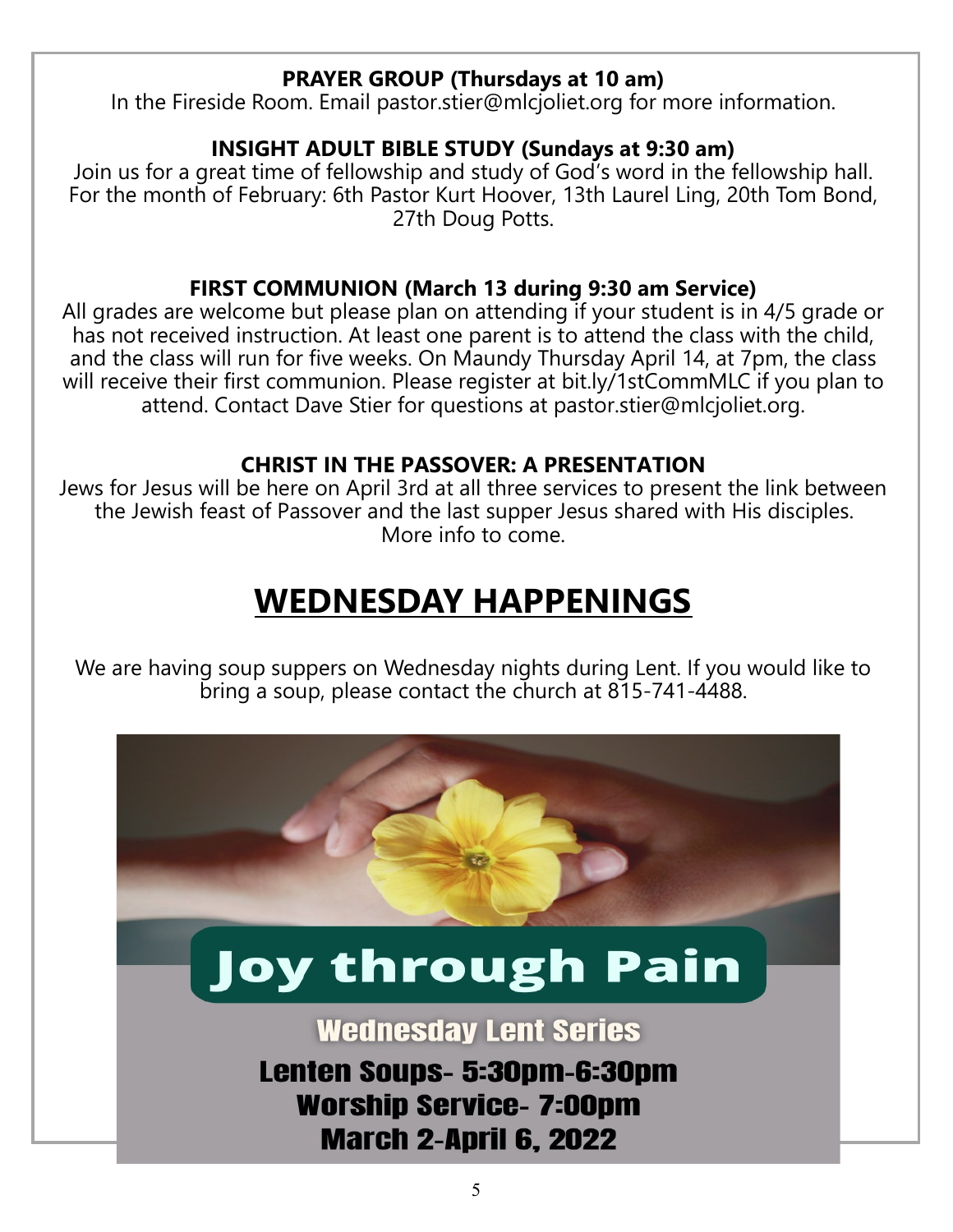### **ANNOUNCEMENTS**

# **MLC NEWS**

### **CONNECT WITH MESSIAH**

We have a new way that you can connect with us! You can use this QR code to let us know you're new, tell us that you're interested in next steps at MLC, submit prayer requests, fill out a connection card, and give online. Scan it now to connect with MLC.



### **ONLINE GIVING**

Online giving is an easy way to give to MLC, and there are three ways to do it: 1) Go to this link: churchcenter.com/giving 2) Download the Church Center app on your phone or tablet. 3) Text your dollar amount (with a dollar sign in front of it) to 84321.

#### **OFFICE HOURS**

Our office hours will temporarily be from 9am-3pm Mon-Fri. Saturdays and evenings by appointment.

### **YOUTH CHOIR**

The Youth Choir will practice on Wednesday nights at 6:00 – 6:30 pm (right before AWANA and Head 2 Heart). Your child ages Kindergarten – 8th grade can worship the Lord through song with their friends. Our performances will usually happen once a month at the 9:30 and ll:00 Sunday services. Please email Sherri Unyi at unyi86@comcast.net to register your child.

### **STAFFING CHANGE**

We celebrate with Christine Murray on her next chapter working for Lewis University. Christine came to Messiah in 2019 working part time as our Administrative Assistant. She also pioneered our first staff position in Children's Ministry Outreach. Christine's last day in the office will be Friday, March 18th. We will not be able to replace Christine right away. Please let us know if you are able to volunteer in the church office while we manage this transition.

### **GET INVOLVED**

### **MESSIAH QUILTERS**

Our next meeting will be on Tuesday, March 15th, 2022 from 9 am – 12 pm. We have lots of quilts ready to be tied. No sewing or quilting experience is required. Please join us if you can. If you are unable to join us and would like to sew at home, we have kits ready for you to sew. Contact Kathy Mueller at scpbklane@aol.com for more information or any questions you may have.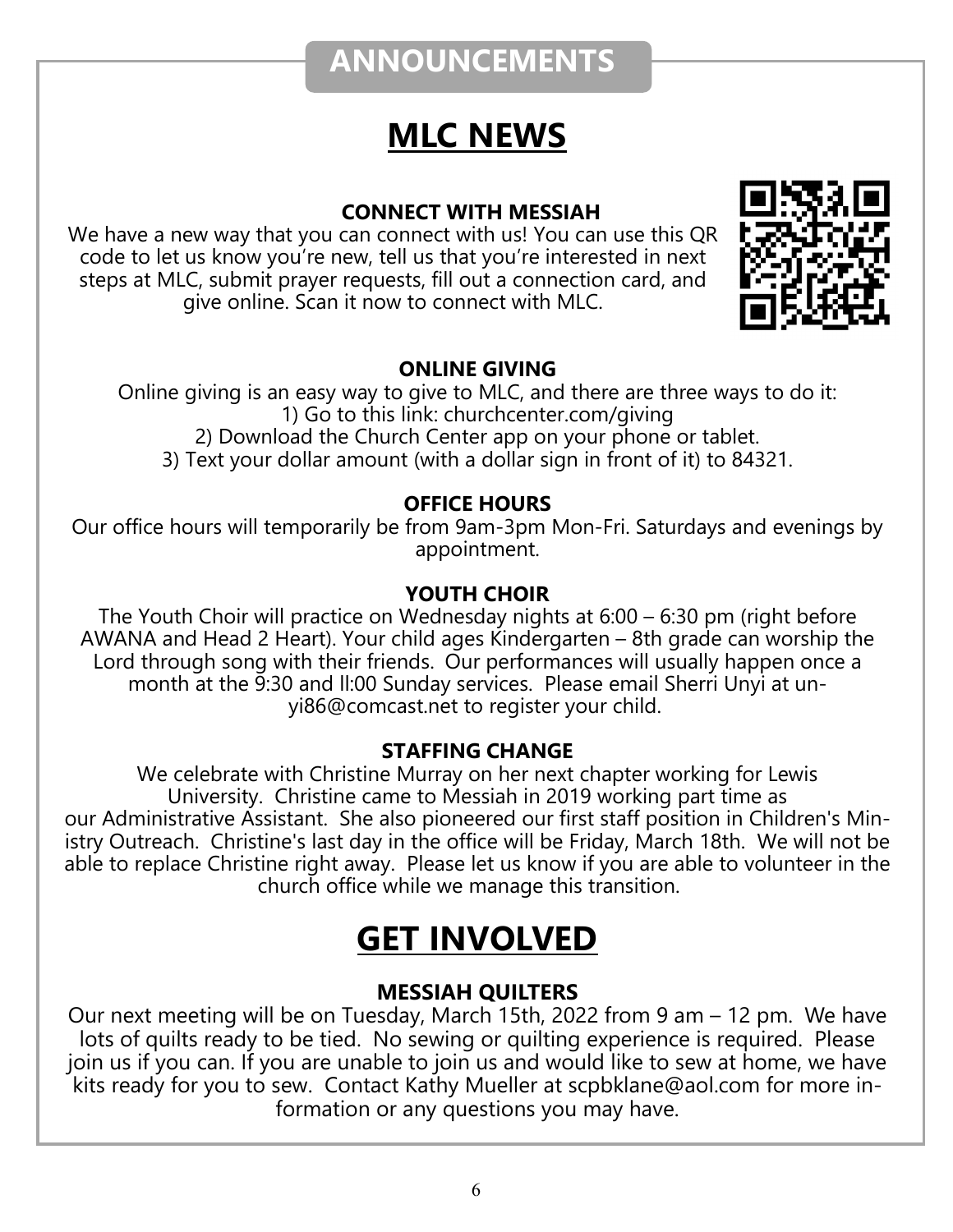### **PART-TIME POSITION AT MESSIAH**

Messiah Lutheran Church is looking to hire a paid, part-time office coordinator. The job would involve 15-25 hours per week. We are looking for a commitment starting ASAP and through July. The responsibilities would involve answering the phone, interacting with pastors and other office staff, data entry, and supporting the Public Relation Teams publicity. Please contact the church office at 815-741-4488 , or email the church at hoover119@gmail.com."

### **STAY AND PLAY (Tuesdays 9:30-11:30)**

Stay and Play is a weekly playgroup for kids 5 and under. Bring the kids and enjoy coffee on us, Feel free to bring snacks and drinks., Parent/caregiver must stay, Waiver required. Large open space to run and play Lots of toys and ride-ons. Check out the group on Facebook: facebook.com/groups/mlc.playgroup

# **MLC MESSIAH KIDS**

### **MESSIAH KIDS REMIND GROUP**

What is Remind? A texting program where can keep you updating on what's going on. Parents of Sunday School aged children (Kindergarten through sixth grade), you can join the Messiah Kids Remind group by texting the code mlcmk to 81010.

### **MESSIAH KIDS SUNDAY SCHOOL**

Messiah Kids Sunday school continues today at 9:30 on the 2nd floor.

### **MESSIAH KIDS SUNDAY 11 AM**

Messiah Kids happens during the 11 am service, right after the children's message. Just sign in at the kiosk in the narthex.

### **AWANA (Wednesday nights at 6:30 pm)**

For Prek-6th grade, Awana is a great time of games and learning about the Bible. Don't miss out. Lets get back to the important things!

### **NERF & NACHOS (Saturday, March 19 from 1 to 3 pm)**

Join us for Nerf Wars and Nachos in the FLC from 1pm-3pm! Bring your own Nerf Gun (with some exceptions). Sign up at bit.ly/NerfNNachos. If you want to help lead this event, please email Christine at office.Manager@mlcjoliet.org.

### **MLC STUDENT MINISTRY**

### **HEAD2HEART (Wednesdays at 6:15 pm)**

Middle school students confirmation class.